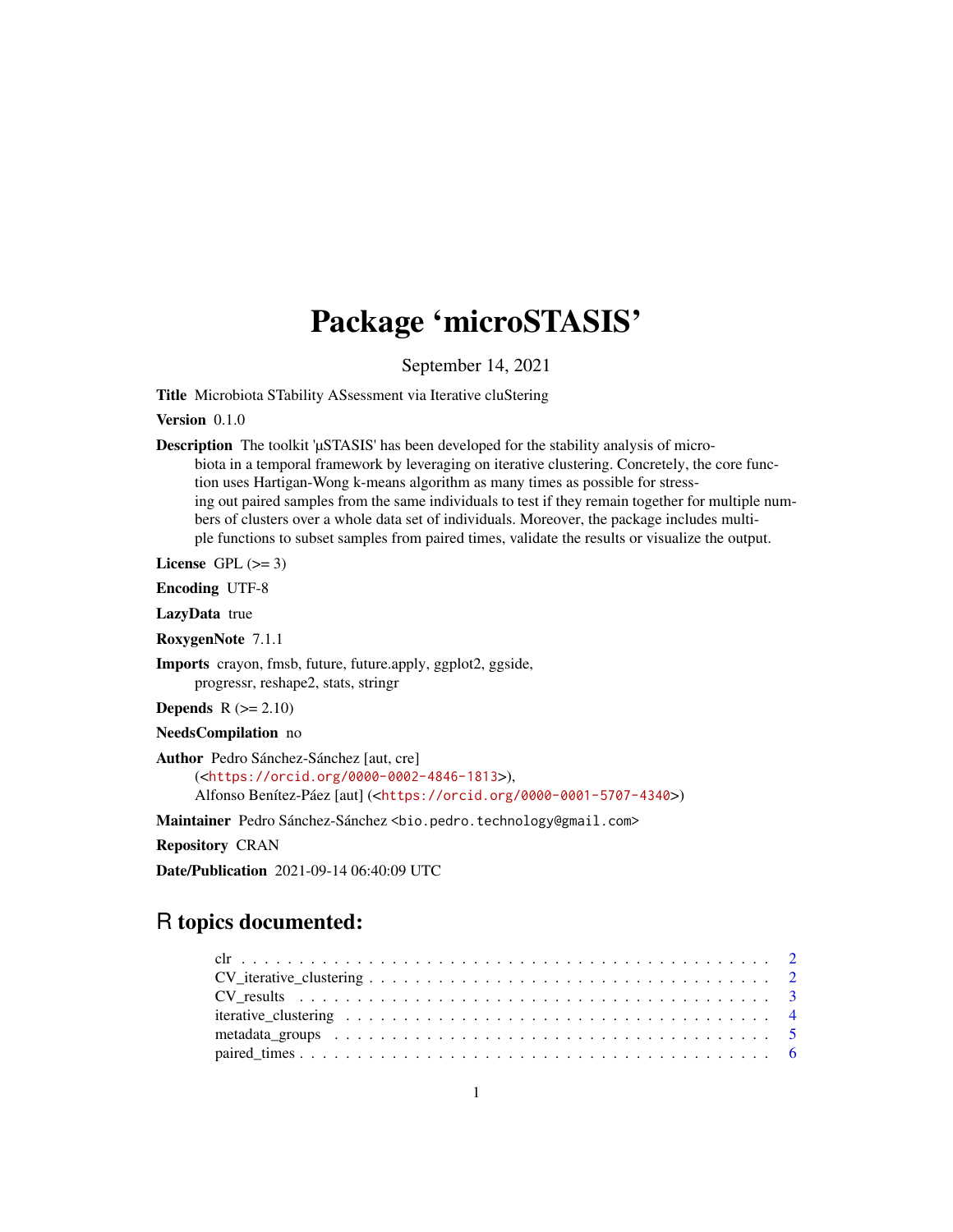| Index | 13 |  |
|-------|----|--|
|       |    |  |
|       |    |  |
|       |    |  |
|       |    |  |
|       |    |  |
|       |    |  |
|       |    |  |

clr *Detected ASV from multiple individuals at four different sampling times.*

#### Description

A dataset containing the amplicon sequence variants of 131 samples from the gut microbiota of 43 individuals. The values are transformed from counts by applying centred log-transformation (CLR).

#### Usage

clr

#### Format

A data frame with 131 rows and 226 variables

```
CV_iterative_clustering
```
*Cross validation of the iterative Hartigan-Wong k-means clustering.*

#### Description

Perform cross validation in the way of leave-one-out (LOO) or k-fold of the stability results from [iterative\\_clustering\(\)](#page-3-1).

#### Usage

```
CV_iterative_clustering(data, results, common, k = 1L, parallel = TRUE)
```
#### Arguments

| data     | input matrix with paired times, i.e. samples to be stressed to multiple iterations.                                     |
|----------|-------------------------------------------------------------------------------------------------------------------------|
| results  | the stabilitimes () output for the concrete paired times used for validation.                                           |
| common   | pattern that separates the ID and the sampling time.                                                                    |
| k        | integer; number of individuals to subset from the data for each time running<br>iterative_clustering().                 |
| parallel | logical; FALSE to sequentially run the internal loop or TRUE to do it by parallel<br>computing (number of cores $=$ 4). |

<span id="page-1-0"></span>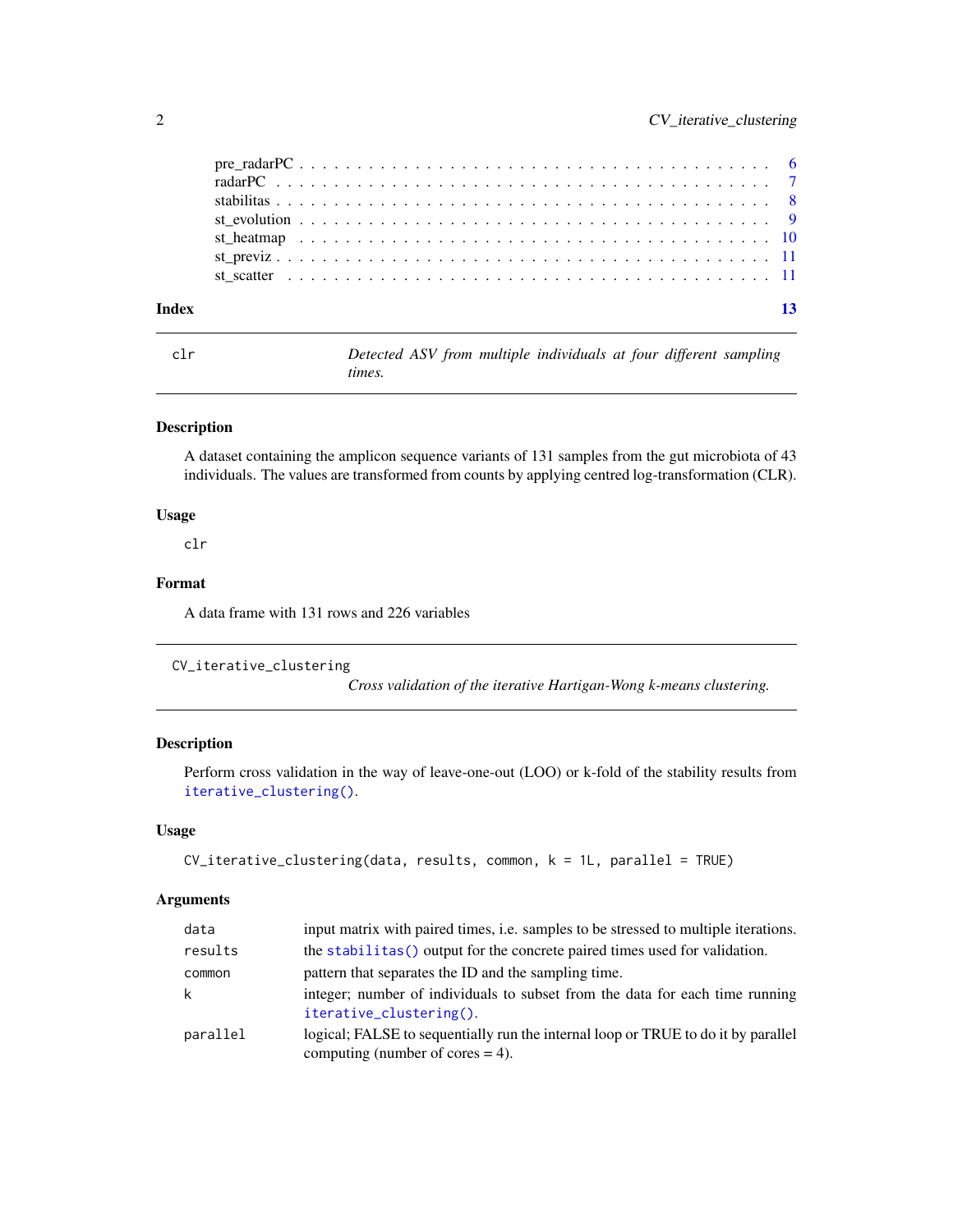#### <span id="page-2-0"></span>CV\_results 3

#### Value

Multiple lists with multiple objects of class "kmeans".

#### Examples

```
t1_t2 \leftarrow paired_times(data = clr, first = "_1",
                      second = "25", common = "0."klist_t1_t2 <- iterative_clustering(data = t1_t2, parallel = FALSE)
result_t1_t2 <- stabilitas(klist_t1_t2, common = "_0_")
cv_klist_t1_t2_k2 \leftarrow cv_iiterative_clustering(data = t1_t2, results = result_t1_t2,common = "_0, k = 2L, parallel = FALSE)
```

| CV_results | Compute the error or plot the stability values after |  |  |  |  |
|------------|------------------------------------------------------|--|--|--|--|
|            | CV_iterative_clustering()                            |  |  |  |  |

#### Description

Compute the mean absolute error after the cross validation or plot lines connecting the stability values for each subset of the original matrix of paired times.

#### Usage

```
CV_results(
  data,
  cv_klist,
  output = "MAE",
  points = TRUE,
  k = 1L,
  size<sub>1</sub>ine = 0.5)
```
#### Arguments

| data      | input matrix with paired times, i.e. samples to be stressed to multiple iterations.                                                      |
|-----------|------------------------------------------------------------------------------------------------------------------------------------------|
| cv_klist  | list resulting from CV_iterative_clustering().                                                                                           |
| output    | character: MAE or viz; to return a data frame with the MAE or to visualize a<br>line plot.                                               |
| points    | logical; if plotting, FALSE to only plot lines and TRUE to add points on the<br>original stability value, i.e. result from stabilitas(). |
| k         | integer; number of individuals to subset from the data. The same as used in<br>$CV_i$ terative_clustering().                             |
| size_line | numeric; if plotting, size of the multiple lines.                                                                                        |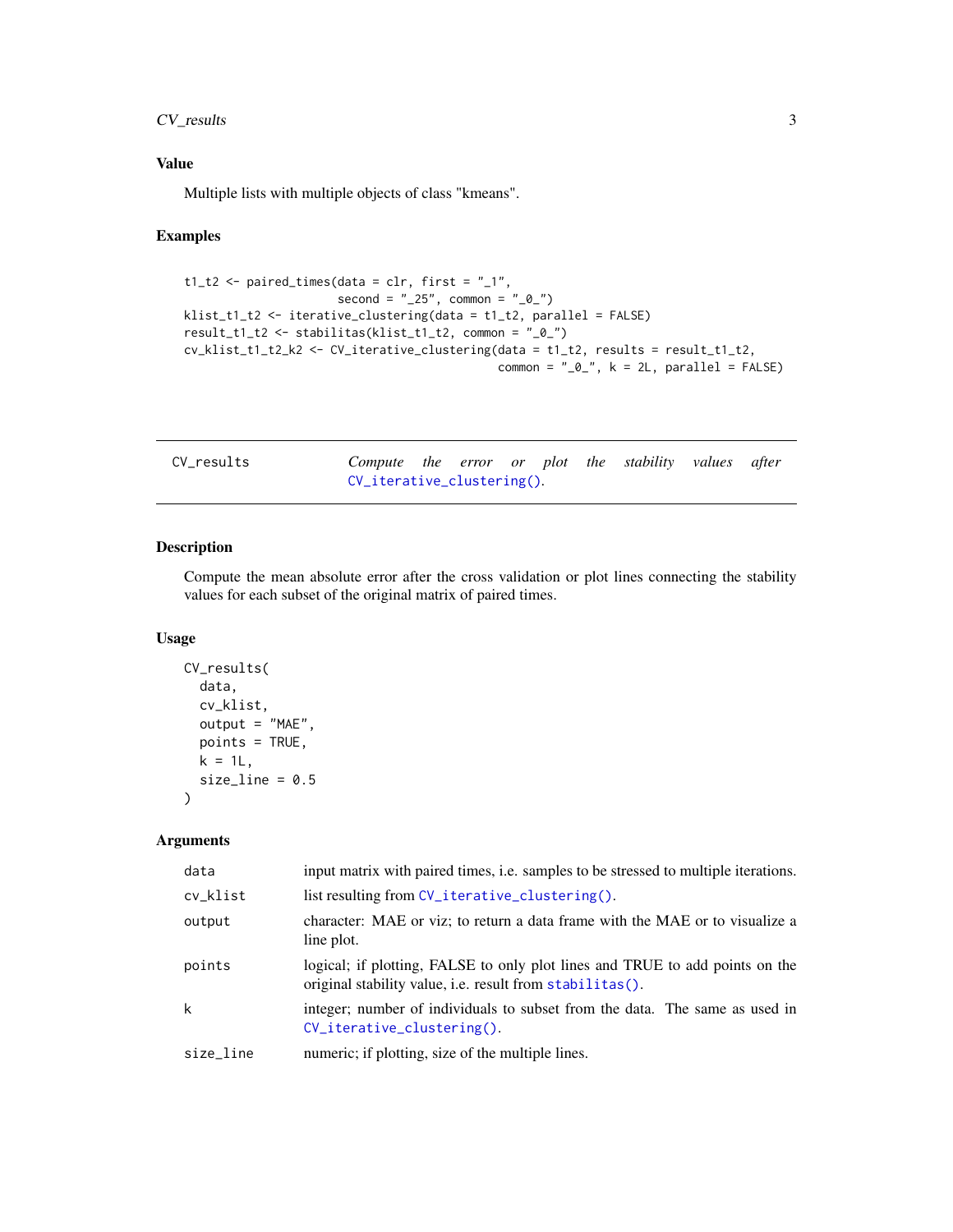<span id="page-3-0"></span>A vector with MAE values or a line plot in the form of a "ggplot" object with the values of stability for the multiple subsets and the original matrix of paired samples.

#### Examples

```
t1_t2 \leq paired_times(data = clr, first = "_1",
                      second = "25", common = "0"klist_t1_t2 <- iterative_clustering(data = t1_t2, parallel = FALSE)
result_t1_t2 <- stabilitas(klist_t1_t2, common = "_0_")
cv_klist_t1_t2_k2 \leftarrow cv_iiterative_clustering(data = t1_t2, results = result_t1_t2,common = "_0", k = 2L, parallel = FALSE)
MAE_t1_t2 \leftarrow CV_results(data = t1_t2, cv_klist = cv_klist_t1_t2_k2,output = MAE'', k = 2LMAE <- st_previz(results = list(MAE_t1_t2),
                 times = "MAE_t1_t2")st_heatmap(data = MAE, label = TRUE,
           high = 'red2', midpoint = 0.075, low = 'forestgreen')CV_results(data = t1_t2, cv_klist = cv_klist_t1_t2_k2,
           output = "viz", k = 2L)
```
<span id="page-3-1"></span>iterative\_clustering *Iterative Hartigan-Wong k-means clustering.*

#### Description

Perform Hartigan-Wong [stats::kmeans\(\)](#page-0-0) algorithm as many times as possible. The values of k are from 2 to the number of rows minus 1.

#### Usage

iterative\_clustering(data, parallel = TRUE)

#### Arguments

| data     | input matrix with paired times, i.e. samples to be stressed to multiple iterations. |
|----------|-------------------------------------------------------------------------------------|
| parallel | logical; FALSE to sequentially run the internal loop or TRUE to do it by parallel   |
|          | computing (number of cores $=$ 4).                                                  |

#### Value

A list with multiple objects of class "kmeans".

```
t1_t2 \leq paired_times(data = clr[,1:50], first = "_1",
                     second = "25", common = "0."klist_t1_t2 <- iterative_clustering(data = t1_t2, parallel = FALSE)
```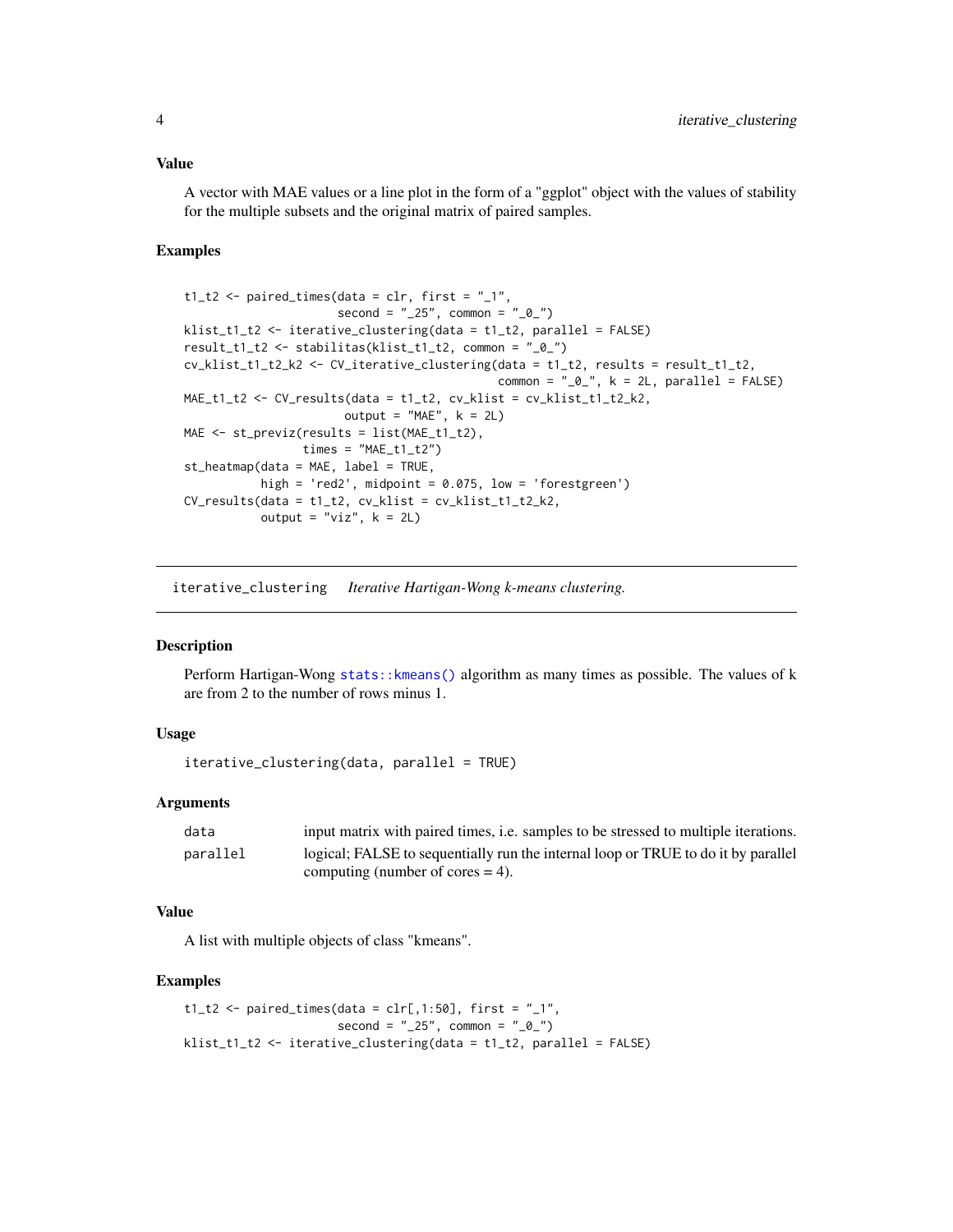<span id="page-4-0"></span>metadata\_groups *Easily extract groups of individuals from metadata variables.*

#### Description

Easily extract groups of individuals from metadata variables.

#### Usage

```
metadata_groups(metadata, samples, individuals, col_number)
```
#### Arguments

| metadata    | data frame with one column of samples matching with the rownames of the<br>original input matrix to paired_times(). |
|-------------|---------------------------------------------------------------------------------------------------------------------|
| samples     | vector from metadata corresponding to the samples ID.                                                               |
| individuals | vector of individuals located in the first column of the st_previz() output.                                        |
| col_number  | number of the column with the variable used for grouping individuals.                                               |

#### Value

A vector with the same length as the number of rows in the [st\\_previz\(\)](#page-10-1) output.

```
t1_t2 \leftarrow paired_times(data = clr[,1:25], first = "_1",
                     second = "25", common = "0"t2_t3 <- paired_times(data = clr[,1:25], first = "_25",
                     second = "26", common = "0"klist_t1_t2 <- iterative_clustering(data = t1_t2, parallel = FALSE)
klist_t2_t3 <- iterative_clustering(data = t2_t3, parallel = FALSE)
result_t1_t2 <- stabilitas(klist_t1_t2, common = "_0_")
result_t2_t3 <- stabilitas(klist_t2_t3, common = "_0_")
results <- st_previz(results = list(result_t1_t2, result_t2_t3),
                     times = c("t1_t2", "t2_t3"))
metadata <- data.frame(Sample = rownames(clr),
                      age = c(rep("youth", 65), rep("old", 131-65)))
group <- metadata_groups(metadata = metadata, samples = metadata$Sample,
                         individuals = results$individual, col_number = 2)
```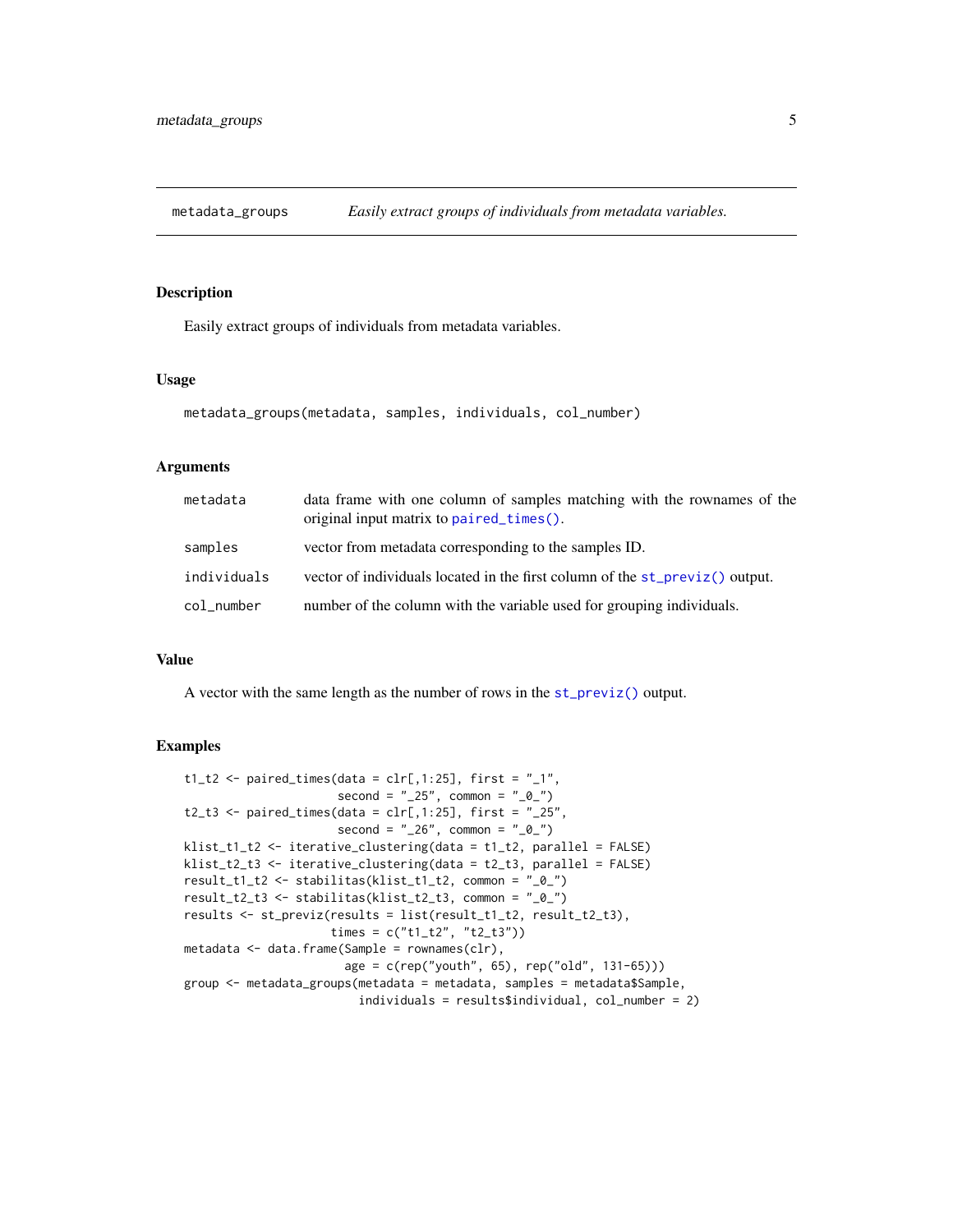<span id="page-5-1"></span><span id="page-5-0"></span>

Generate a subset matrix with paired times.

#### Usage

paired\_times(data, first, second, common)

#### Arguments

| data   | input matrix with each rowname including an ID, a common pattern and a sam-<br>pling time. |
|--------|--------------------------------------------------------------------------------------------|
| first  | pattern associated with the first of the two sampling times.                               |
| second | pattern associated with the second of the two sampling times.                              |
| common | pattern that separates the ID and the sampling time.                                       |

#### Value

A matrix with the same number of columns as input and the samples from both samples times.

#### Examples

 $t1_t2 \leftarrow$  paired\_times(data = clr, first = "\_1",  $second = "25", common = "0"$ 

<span id="page-5-2"></span>

| pre_radarPC | Compute the PCA to the paired_times() output previously to visual- |
|-------------|--------------------------------------------------------------------|
|             | <i>ize radar charts of principal components.</i>                   |

#### Description

Compute the PCA to the [paired\\_times\(\)](#page-5-1) output previously to visualize radar charts of principal components.

#### Usage

```
pre\_radarPC(data, exp.var = 0.75, limit = 1.5)
```
#### Arguments

| data    | input matrix with paired times.                                                     |
|---------|-------------------------------------------------------------------------------------|
| exp.var | desired explained variance, i.e. a value between 0 and 1.                           |
| limit   | times to distance an interguartile range from the first and third quartile; default |
|         | is 1.5, i.e. the whiskers of a boxplot.                                             |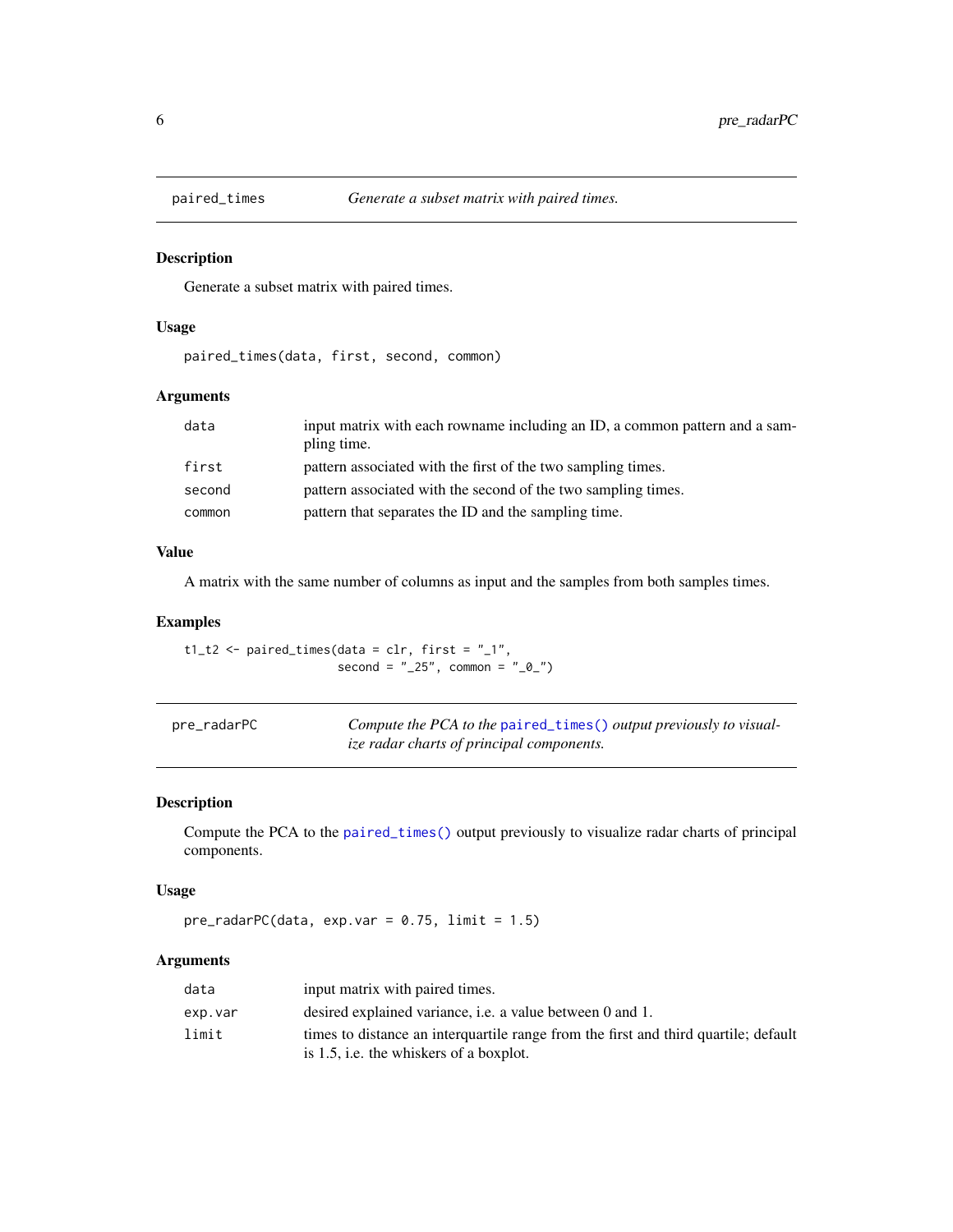#### <span id="page-6-0"></span>radarPC 7 7 7 7 7 7 7 7 8 7 7 7 7 8 7 7 8 7 7 8 7 7 8 7 8 7 7 8 7 8 7 8 7 8 7 8 7 7 8 7 8 7 8 7 8 7 8 7 8 7 8 7 8 7 8 7 8 7 8 7 8 7 8 7 8 7 8 7 8 7 8 7 8 7 8 7 8 7 8 7 8 7 8 7 8 7 8 7 8 7 8 7 8 7 8 7 8 7 8 7 8 7 8 7 8 7 8

#### Value

The needed objects to later plot a radar chart (or spider plot) of principal components.

#### Examples

```
t1_t2 \leftarrow paired_times(data = clr, first = "_1",
                      second = "25", common = "0,"pre\_radarPC(data = t1_t2, exp.var = 0.85)
```

| radarPC | Plot a radar chart of paired samples from one individual or from dif- |
|---------|-----------------------------------------------------------------------|
|         | <i>ferent groups.</i>                                                 |

#### Description

Plot a radar chart of paired samples from one individual or from different groups.

#### Usage

```
radarPC(
 data,
 samples = c(1, 2),
 pre_radar = pre_radar,
 legend = expression("t"[1], "t"[2]),colors = c("orange", "royalblue"),
 groups = NULL,
 fun = "mean")
```
#### Arguments

| data      | input matrix with paired times.                                                                                        |
|-----------|------------------------------------------------------------------------------------------------------------------------|
| samples   | position of the samples from an individual to be plotted.                                                              |
| pre_radar | list; the output from $pre\_radarPC()$ .                                                                               |
| legend    | text to plot.                                                                                                          |
| colors    | specify desired colors.                                                                                                |
| groups    | vector with the same length as the number of rows in the $st\_previz()$ output.                                        |
| fun       | character: mean or median; if the lines should correspond to any of those statis-<br>tics when adding a groups vector. |

#### Value

A radar chart (or spider plot) of the principal components for two samples from the same individual or for two groups.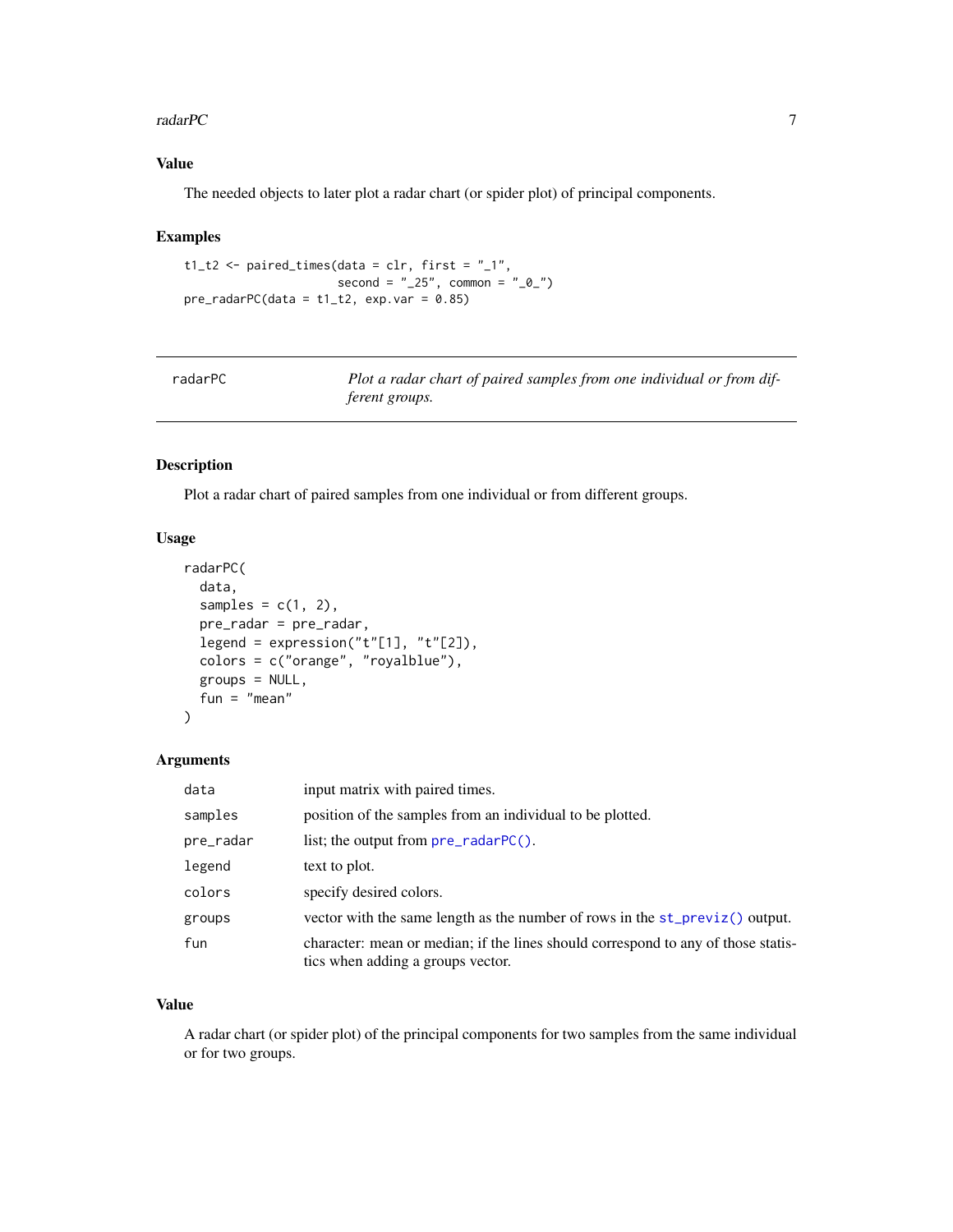#### Examples

```
t1_t2 <- paired_times(data = \text{clr}[,1:25], first = "_1",
                      second = "25", common = "0."t2_t3 <- paired_times(data = \text{clr}[,1:25], first = "_25",
                      second = "26", common = "0"klist_t1_t2 <- iterative_clustering(data = t1_t2, parallel = FALSE)
klist_t2_t3 <- iterative_clustering(data = t2_t3, parallel = FALSE)
result_t1_t2 <- stabilitas(klist_t1_t2, common = "_0_")
result_t2_t3 <- stabilitas(klist_t2_t3, common = "_0_")
results <- st_previz(results = list(result_t1_t2, result_t2_t3),
                     times = c("t1_t2", "t2_t3"))
pre\_radar < - pre\_radarPC(data = t1_t2, exp.var = 0.85)radarPC(data = t1_t2, samples = c(3,4), pre_radar = pre_radar, colors = c(1,2))
metadata <- data.frame(Sample = rownames(clr),
                       age = c(rep("youth", 65), rep("old", 131-65)))
group <- metadata_groups(metadata = metadata, samples = metadata$Sample,
                         individuals = results$individual, col_number = 2)
radarPC(data = t1_t2, pre_radar = pre_radar, groups = rep(group, each = 2),
        colors = c("cyan", "cyan", "brown", "brown", "brown"
```
<span id="page-7-1"></span>stabilitas *Extract the stability results of individuals from the output of* [iterative\\_clustering\(\)](#page-3-1)*.*

#### Description

Those individuals whose samples are clustered under the same label in list $[[x]]$ \$cluster sum 1. If samples are in different clusters sum 0. Then, this is done for all possible values of k and, finally, divided the sum by k, so obtaining a value between 0 and 1.

#### Usage

```
stabilitas(klist, common)
```
#### Arguments

| klist  | input list corresponding to the output of iterative_clustering(). |
|--------|-------------------------------------------------------------------|
| common | pattern that separates the ID and the sampling time.              |

#### Value

µSTASIS stability score (mS) for the individuals from the two selected sampling times.

```
t1_t2 <- paired_times(data = clr[,1:50], first = "_1",
                     second = "25", common = "0."klist_t1_t2 <- iterative_clustering(data = t1_t2, parallel = FALSE)
result_t1_t2 <- stabilitas(klist_t1_t2, common = "_0_")
```
<span id="page-7-0"></span>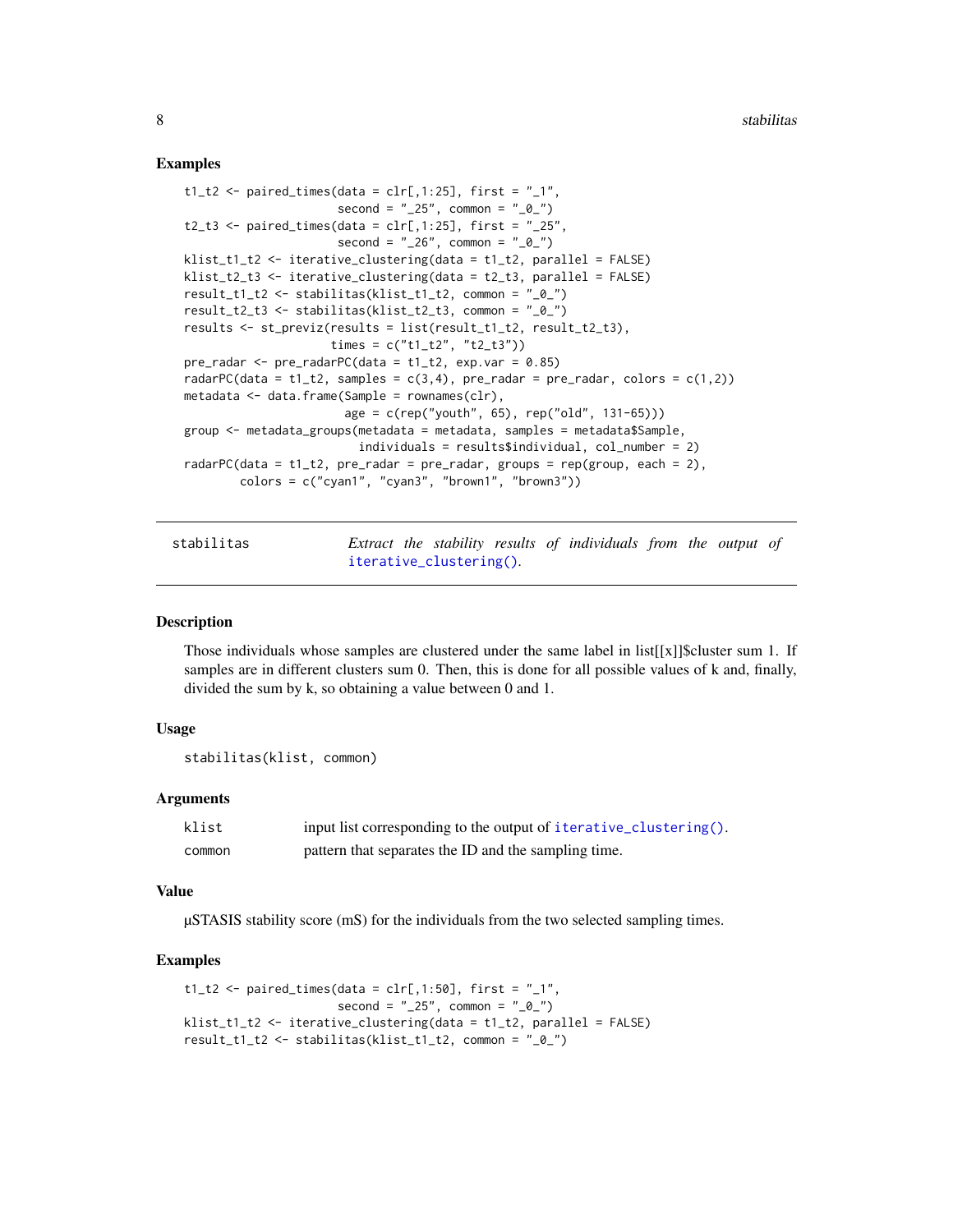<span id="page-8-0"></span>

Generate boxplots of the stability evolution throughout sampling times by groups

#### Usage

```
st_evolution(data, groups = NULL, points = TRUE, linetype = 2)
```
#### Arguments

| data     | input data frame resulting from st_previz().                                               |
|----------|--------------------------------------------------------------------------------------------|
| groups   | vector with the same length as the number of rows in the st_previz() output.               |
| points   | logical; FALSE to only visualize boxplots or TRUE to also add individual points.           |
| linetype | numeric; type of line to connect the median value of paired times; 0 to avoid the<br>line. |

#### Value

A plot with as many boxes as paired times by group in the form of a "ggplot" object.

```
t1_t2 <- paired_times(data = clr[,1:25], first = "_1",second = "25", common = "0."t2_t3 \leq paired_times(data = clr[,1:25], first = "_25",
                     second = "26", common = "0"klist_t1_t2 <- iterative_clustering(data = t1_t2, parallel = FALSE)
klist_t2_t3 <- iterative_clustering(data = t2_t3, parallel = FALSE)
result_t1_t2 <- stabilitas(klist_t1_t2, common = "_0_")
result_t2_t3 <- stabilitas(klist_t2_t3, common = "_0_")
results <- st_previz(results = list(result_t1_t2, result_t2_t3),
                     times = c("t1_t2", "t2_t3"))
metadata <- data.frame(Sample = rownames(clr),
                      age = c(rep("youth", 65), rep("old", 131-65)))
group <- metadata_groups(metadata = metadata, samples = metadata$Sample,
                        individuals = results$individual, col_number = 2)
st_evolution(results, groups = group, points = TRUE, linetype = 0)
```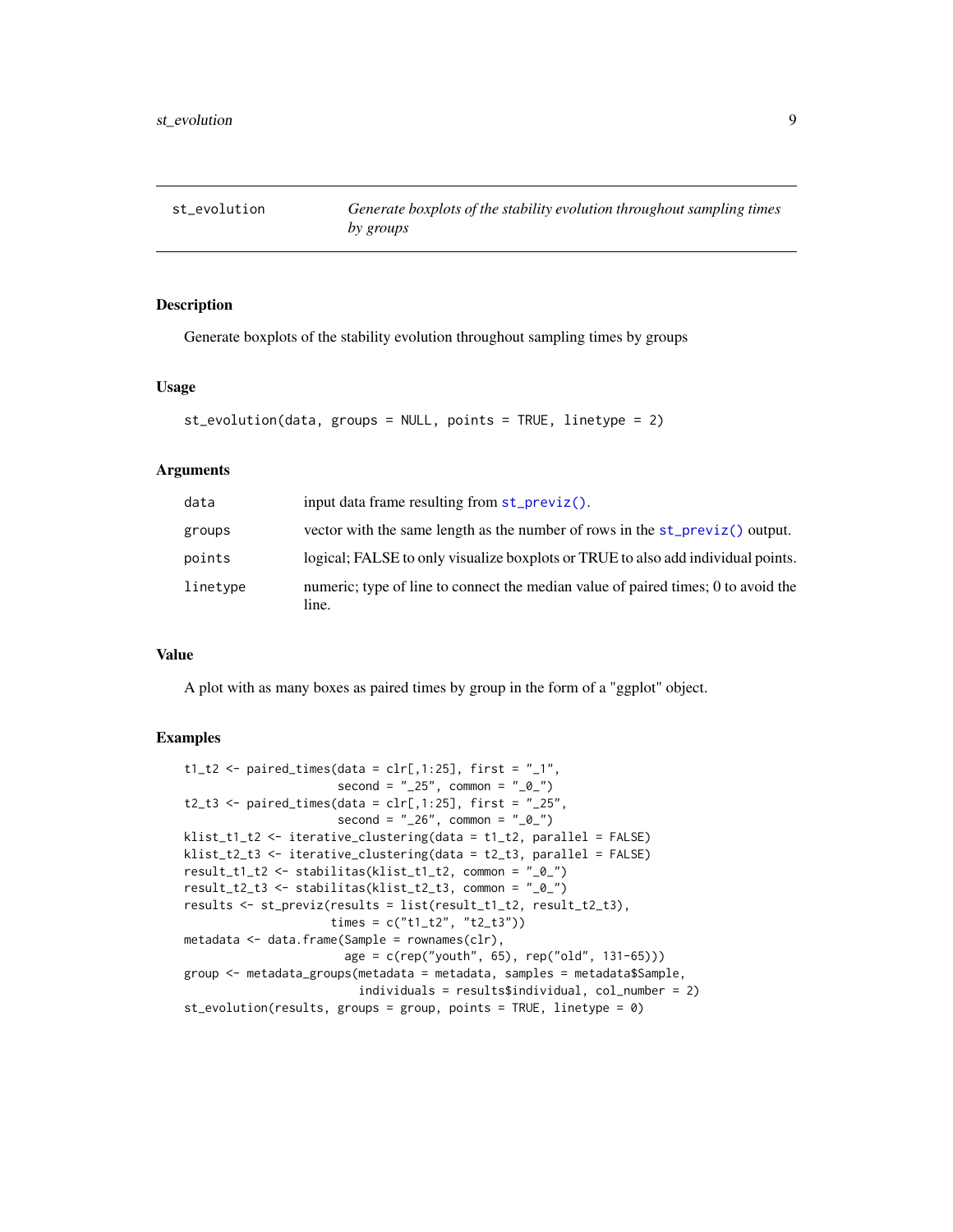<span id="page-9-0"></span>

Plot a heatmap of the stability results

#### Usage

```
st_heatmap(
  data,
  order = "none",
  label = FALSE,low = "red2",mid = "yellow",high = "forestgreen",
  midpoint = 0.5\lambda
```
#### Arguments

| data     | input data frame resulting from st_previz().                                                                                           |
|----------|----------------------------------------------------------------------------------------------------------------------------------------|
| order    | character: none, mean or median; if the heatmap should be sorted by any of<br>those statistics of the stability values by individuals. |
| label    | logical; FALSE to avoid printing the value or TRUE to print it.                                                                        |
| low      | color for the lowest value.                                                                                                            |
| mid      | color for the middle value.                                                                                                            |
| high     | color for the highest values.                                                                                                          |
| midpoint | value to situate the middle.                                                                                                           |

#### Value

A heatmap of the stability values in the form of a "ggplot" object

```
t1_t2 \leftarrow paired_times(data = clr[,1:25], first = "_1",
                      second = "25", common = "0"t2_t3 \leq paired_times(data = clr[,1:25], first = "_25",
                      second = "26", common = "0"klist_t1_t2 <- iterative_clustering(data = t1_t2, parallel = FALSE)
klist_t2_t3 <- iterative_clustering(data = t2_t3, parallel = FALSE)
result_t1_t2 <- stabilitas(klist_t1_t2, common = "_0_")
result_t2_t3 <- stabilitas(klist_t2_t3, common = "_0_")
results <- st_previz(results = list(result_t1_t2, result_t2_t3),
                     times = c("t1_t2", "t2_t3"))
st_heatmap(data = results, order = "mean", label = TRUE)
```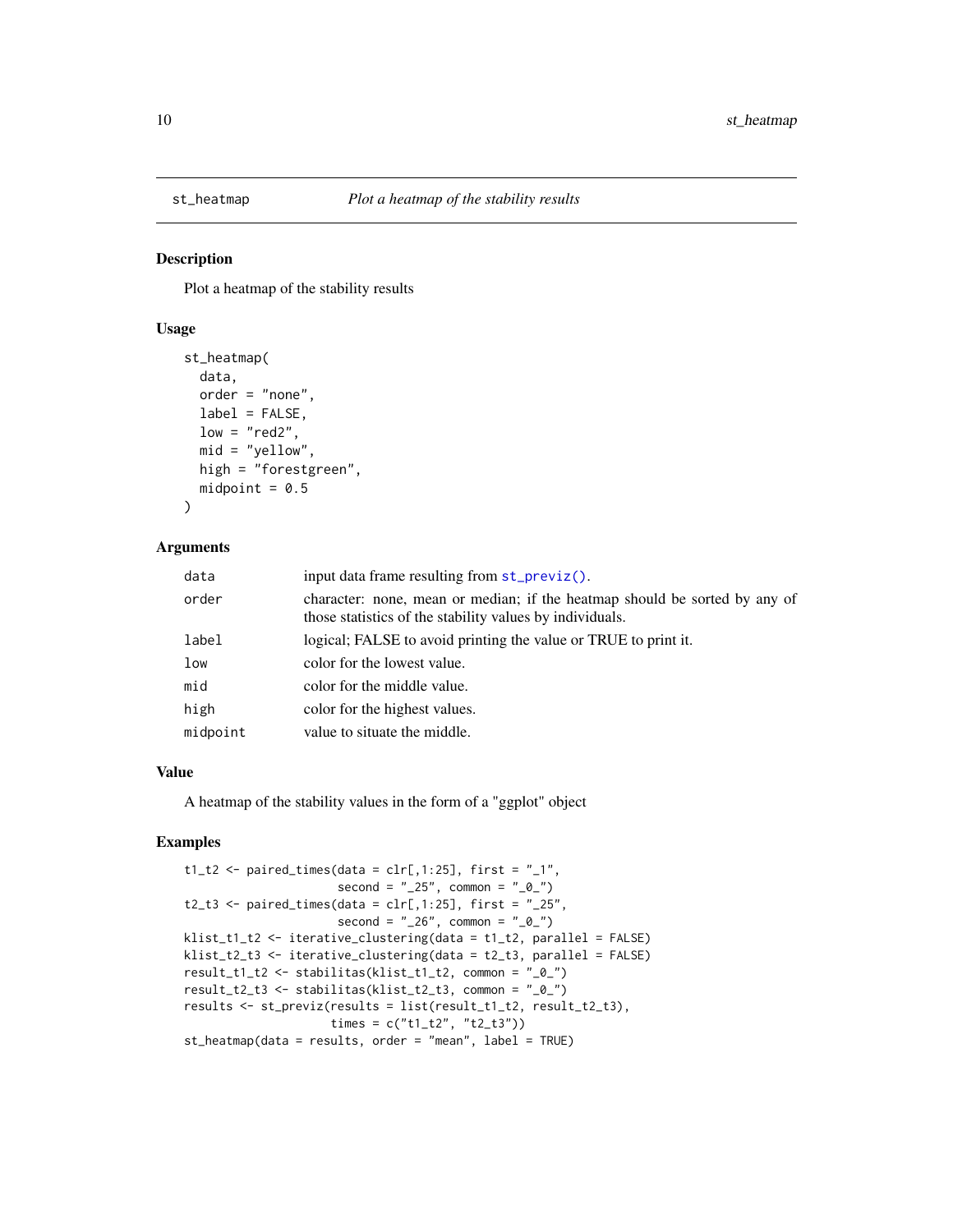<span id="page-10-1"></span><span id="page-10-0"></span>

Process the [stabilitas\(\)](#page-7-1) output to a new format ready for the visualization functions.

#### Usage

```
st_previz(results, times)
```
#### Arguments

| results | a list with the stabilitas () outputs.                         |
|---------|----------------------------------------------------------------|
| times   | a vector with the names of each paired time, e.g. " $t1_t2$ ". |

#### Value

A data frame ready for its use under the visualization functions.

#### Examples

```
t1_t2 \leq paired_times(data = clr[,1:25], first = "_1",
                      second = "25", common = "0,"t2_t3 \leq - paired_times(data = clr[,1:25], first = "_25",
                      second = "26", common = "0"klist_t1_t2 <- iterative_clustering(data = t1_t2, parallel = FALSE)
klist_t2_t3 <- iterative_clustering(data = t2_t3, parallel = FALSE)
result_t1_t2 <- stabilitas(klist_t1_t2, common = "_0_")
result_t2_t3 <- stabilitas(klist_t2_t3, common = "_0_")
results <- st_previz(results = list(result_t1_t2, result_t2_t3),
                     times = c("t1_t2", "t2_t3"))
```
st\_scatter *Plot a scatter and side boxplot of the stability results*

#### Description

Plot a scatter and side boxplot of the stability results

#### Usage

st\_scatter(data, order = "none", times, grid\_lines = FALSE, side\_scale = 0.3)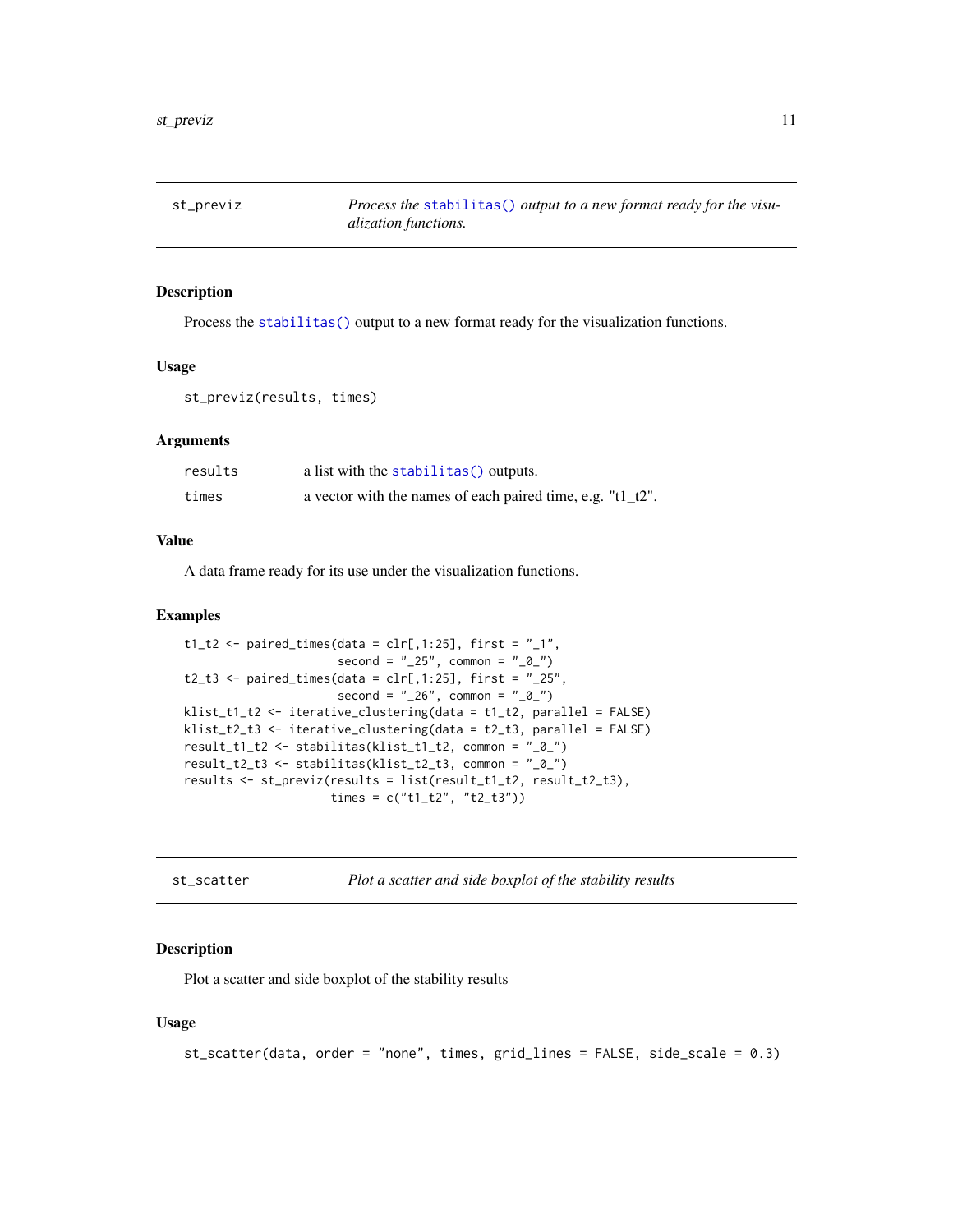#### <span id="page-11-0"></span>Arguments

| data       | input data frame resulting from $st\_previz()$ .                                                                                            |
|------------|---------------------------------------------------------------------------------------------------------------------------------------------|
| order      | character: none, mean or median; if the scatter plot should be sorted by any of<br>those statistics of the stability values by individuals. |
| times      | a vector with the names of each paired time, e.g. "t1 $t2$ ".                                                                               |
| grid_lines | logical; FALSE to print a blank background or TRUE to include a gray grid                                                                   |
| side_scale | numeric; scale of the side boxplot                                                                                                          |

#### Value

A scatter plot and a side boxplot of the stability values in the form of a "ggplot" object.

```
t1_t2 <- paired_times(data = clr[,1:25], first = "_1",second = "25", common = "0"t2_t3 \leq paired_times(data = clr[,1:25], first = "_25",
                     second = "26", common = "0"klist_t1_t2 <- iterative_clustering(data = t1_t2, parallel = FALSE)
klist_t2_t3 <- iterative_clustering(data = t2_t3, parallel = FALSE)
result_t1_t2 <- stabilitas(klist_t1_t2, common = "_0_")
result_t2_t3 <- stabilitas(klist_t2_t3, common = "_0_")
results <- st_previz(results = list(result_t1_t2, result_t2_t3),
                    times = c("t1_t2", "t2_t3"))st_scatter(data = results, order = "median",
           times = c("t1_t2", "t2_t3"), grid_lines = TRUE,
           side\_scale = 0.2)
```